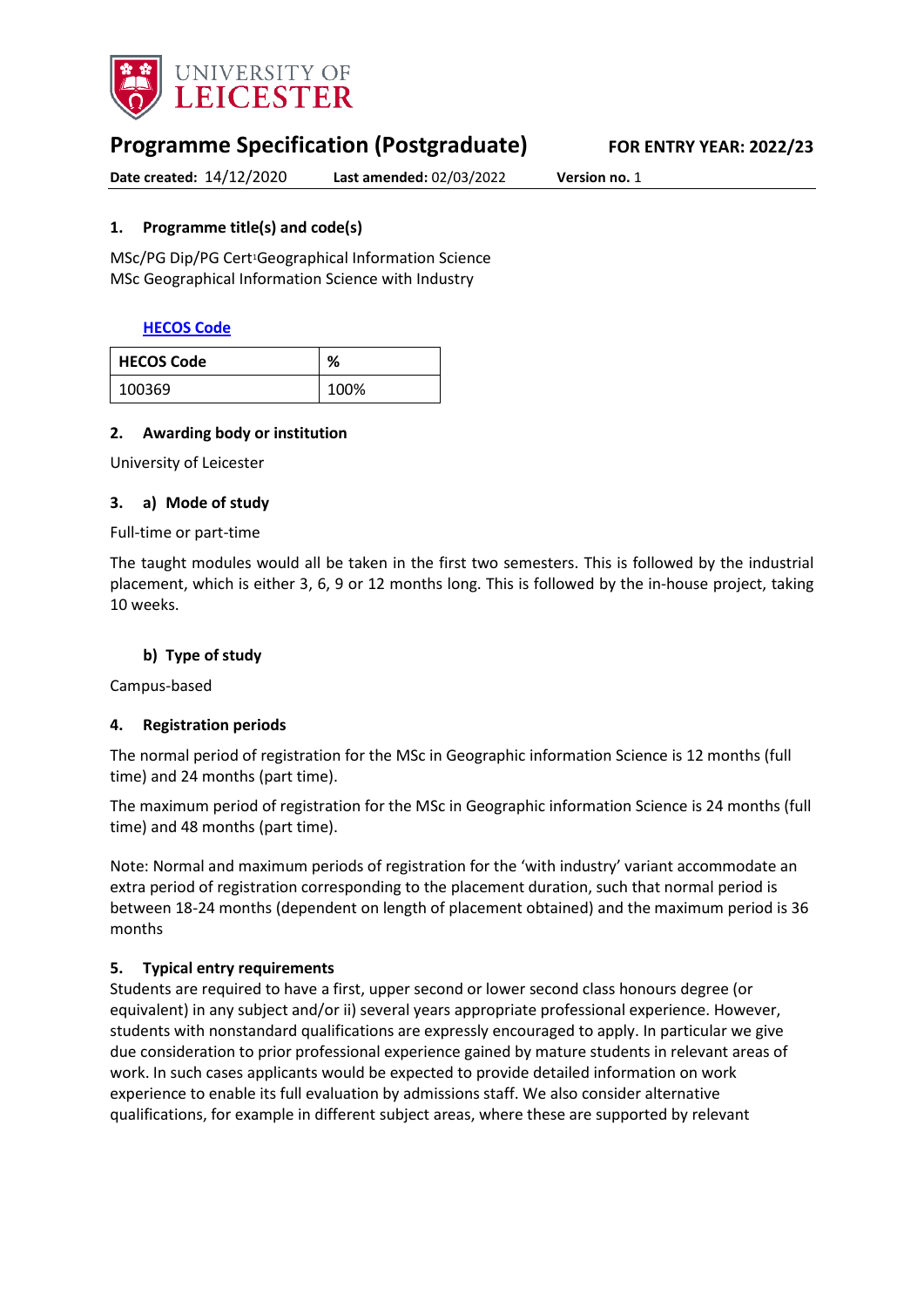experience within the field of the MSc programme. Students for whom English is not their first language are required to achieve a minimum IELTS score of 6.5 with at least 6 in all four categories.

## **6. Accreditation of Prior Learning**

No accredited prior learning would be accepted for exemption from modules on the programme.

## **7. Programme aims**

The programme aims to provide students with a broad-based education in geographical information science and systems suitable for careers ranging from the commercial GIS industry, or to further academic research. Specifically, the objectives of this course are:

- To develop comprehensive understanding in both the geographical and computational aspects of geographical information science.
- To develop systematic understanding regarding the concepts and algorithms associated with the collection, manipulation and representation of spatial data.
- To develop practical analytical skills in geographic information science.
- To ensure students are familiar with typical GIS applications and have the capacity to translate geospatial inquiry into a GIS framework.
- To ensure students can evaluate/critique both the potential and the limitations of current software, spatial data sources, and information quality.
- To develop a critical perspective on GIS.
- To expose students to the frontiers of current GIS research.
- To build a high level of competence in independent learning skills; original research methodology; original research implementation; oral presentations; report writing; webbased and multimedia communication.

For the with industry variant only, these additional programme aims apply:

- Prepare students for career and training opportunities which relates to their degree in both the private and public sectors, and voluntary organisations.
- Construct effective applications for placement opportunities
- Provide students the opportunity to recognise suitable plans for transitioning into the workplace

#### **8. Reference points used to inform the programme specification**

- QAA Benchmarking Statement
- Framework for Higher Education Qualifications (FHEQ)
- UK Quality Code for Higher Education
- [University Learning](https://www2.le.ac.uk/offices/sas2/quality/learnteach) Strategy
- [University Assessment Strategy](https://www2.le.ac.uk/offices/sas2/quality/learnteach)
- University of Leicester Periodic Developmental Review Report
- External Examiners' reports (annual)
- United Nations Education for Sustainable Development Goals
- Student Destinations Data

#### **9. Programme Outcomes**

Unless otherwise stated, programme outcomes apply to all awards specified in [1.](#page-0-0) Programme title(s).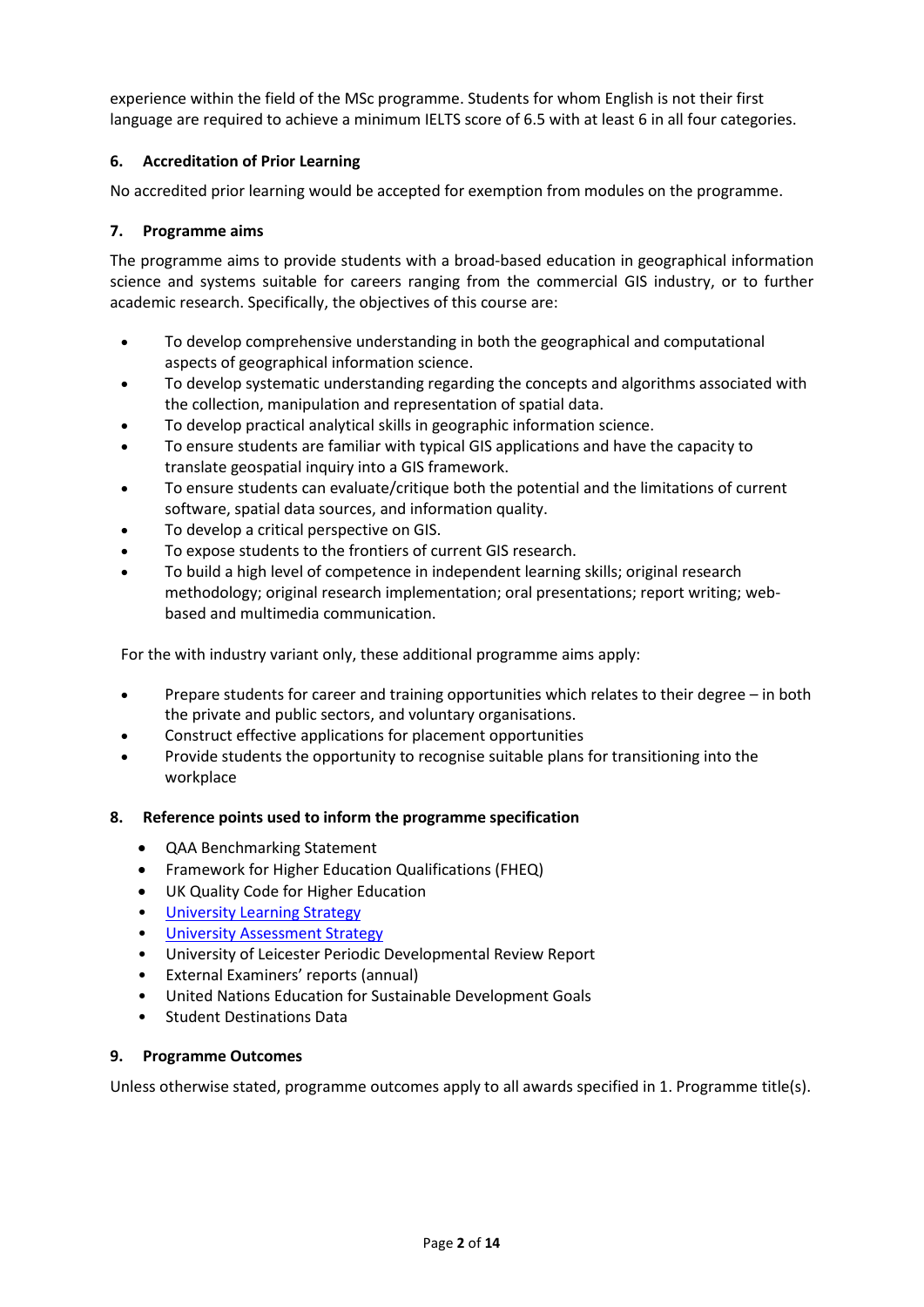# **Discipline specific knowledge and competencies**

# i) Knowledge

| <b>Intended Learning</b>                                                                                                                          | <b>Teaching and Learning Methods</b>                                                                                          | <b>How Demonstrated?</b>                                                                                          |
|---------------------------------------------------------------------------------------------------------------------------------------------------|-------------------------------------------------------------------------------------------------------------------------------|-------------------------------------------------------------------------------------------------------------------|
| <b>Outcomes</b>                                                                                                                                   |                                                                                                                               |                                                                                                                   |
| Systematic understanding of<br>GIScience and GIS; the spatial<br>database and principles of<br>spatial data analysis and spatial<br>data display. | Lectures, targeted reading, practical<br>classes, self-directed project work,<br>self-directed research work, field-<br>work. | Essays, project reports, practical<br>exercises, oral presentations (where<br>module choice allows), dissertation |
| Understand how GIS operates<br>in an industrial setting ('with<br>industry')                                                                      | Work placementt                                                                                                               | Work placement report                                                                                             |

# ii) Concepts

| <b>Intended Learning Outcomes</b>                                                                                                                                           | <b>Teaching and Learning</b><br><b>Methods</b>                                                                              | <b>How Demonstrated?</b>                                                                                   |
|-----------------------------------------------------------------------------------------------------------------------------------------------------------------------------|-----------------------------------------------------------------------------------------------------------------------------|------------------------------------------------------------------------------------------------------------|
| Understand and explain Geographical<br>Information Systems and Geospatial<br>Data Analytics including practical<br>approaches within GIS to enable<br>advanced scholarship. | Lectures, targeted reading,<br>practical classes, self-directed<br>project work, self-directed<br>research work, field-work | Essays, project reports, practical<br>exercises, oral presentations (in<br>optional modules), dissertation |

#### iii) Techniques

| <b>Intended Learning</b><br><b>Outcomes</b>                                                                                                                                                                                                                            | <b>Teaching and Learning Methods</b>                                                                                | <b>How Demonstrated?</b>                                                                                   |
|------------------------------------------------------------------------------------------------------------------------------------------------------------------------------------------------------------------------------------------------------------------------|---------------------------------------------------------------------------------------------------------------------|------------------------------------------------------------------------------------------------------------|
| Demonstrate a comprehensive<br>understanding and practical<br>application of GIScience and GIS<br>techniques; development and<br>execution of spatial data<br>management strategies; GIS-<br>based analysis of spatial data<br>including skills such as<br>programming | Lectures, targeted reading, practical<br>classes, self-directed project work,<br>self-directed research, field-work | Practical exercises, project reports,<br>essays, oral presentations (in<br>optional modules), dissertation |
| Work as a GIS specialist in and<br>industrial setting (where 'with<br>industry')                                                                                                                                                                                       | Work placement                                                                                                      | Work placement report                                                                                      |

# iv) Critical analysis

| <b>Intended Learning</b><br><b>Outcomes</b>                                                                                                      | <b>Teaching and Learning Methods</b>                                                                                                                    | <b>How Demonstrated?</b>                                                                                                                                       |
|--------------------------------------------------------------------------------------------------------------------------------------------------|---------------------------------------------------------------------------------------------------------------------------------------------------------|----------------------------------------------------------------------------------------------------------------------------------------------------------------|
| Critical appraisal of published<br>material. Ability to apply<br>understanding of concepts with<br>independence, rigour and self-<br>reflexivity | Lectures, targeted reading, practical<br>classes, self-directed project work,<br>self-directed research work, work<br>placement (where 'with industry') | Essays, project reports, oral<br>presentations (oral presentations (in<br>optional modules), dissertation, work<br>placement report (where 'with<br>industry') |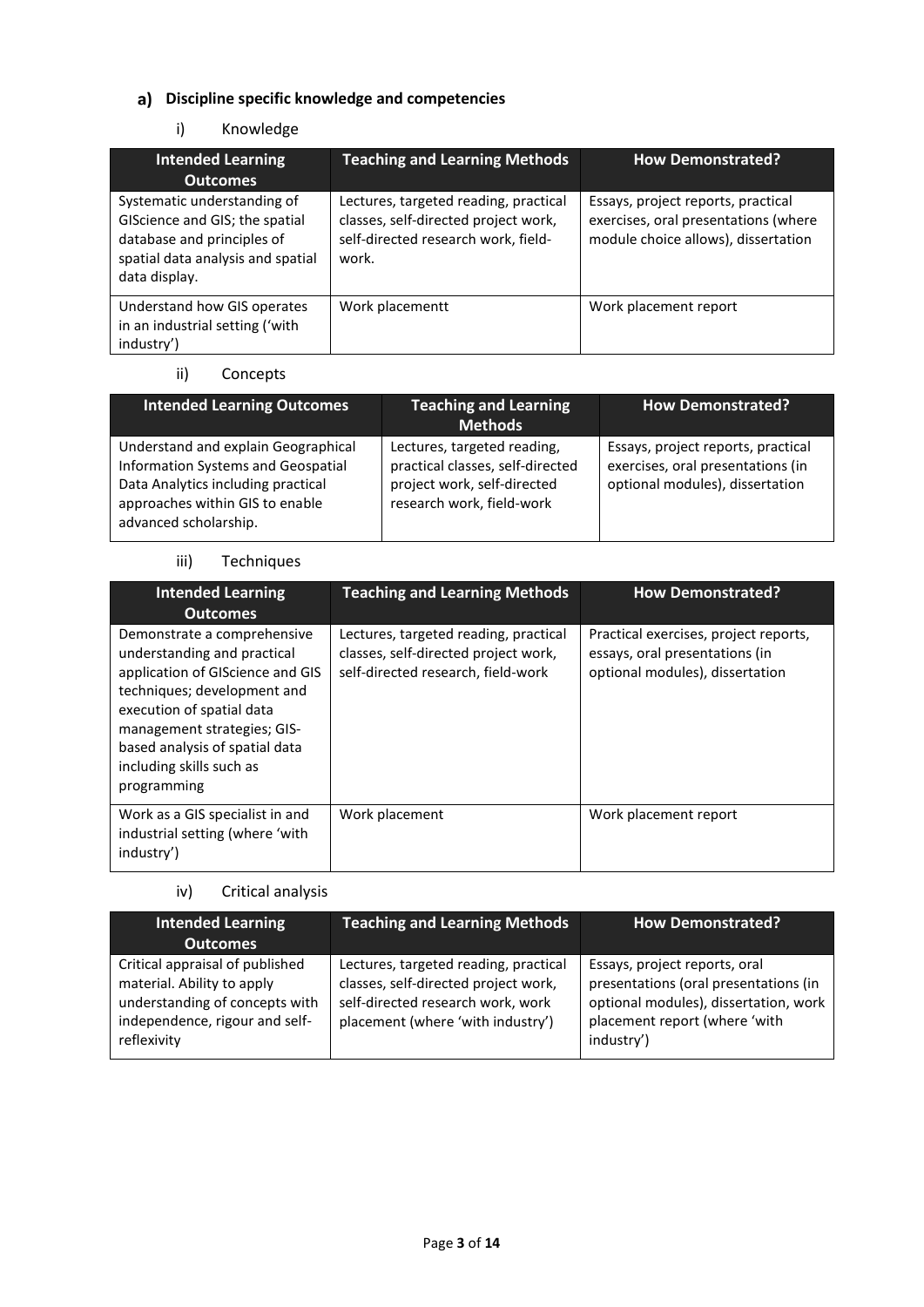## v) Presentation

| <b>Intended Learning</b><br><b>Outcomes</b>                                                                                                                                                                                                                           | <b>Teaching and Learning Methods</b>                                                                   | <b>How Demonstrated?</b>                                                                                                                                       |
|-----------------------------------------------------------------------------------------------------------------------------------------------------------------------------------------------------------------------------------------------------------------------|--------------------------------------------------------------------------------------------------------|----------------------------------------------------------------------------------------------------------------------------------------------------------------|
| Presentation of: project results<br>to professional standard;<br>thematic data analyses and<br>maps to a professional<br>standard. Ability to organise<br>and structure research material;<br>ability to deliver written and<br>oral seminar reports and<br>summaries | Self-directed project work, self-<br>directed research work, work<br>placement (where 'with industry') | Essays, project reports, oral<br>presentations (oral presentations (in<br>optional modules), dissertation, work<br>placement report (where 'with<br>industry') |

#### vi) Appraisal of evidence

| <b>Intended Learning</b><br><b>Outcomes</b>                                                                                                                                                                                                                                                                                                                                                                                                                                                             | <b>Teaching and Learning Methods</b>                                                                | <b>How Demonstrated?</b>                                                                                                                                      |
|---------------------------------------------------------------------------------------------------------------------------------------------------------------------------------------------------------------------------------------------------------------------------------------------------------------------------------------------------------------------------------------------------------------------------------------------------------------------------------------------------------|-----------------------------------------------------------------------------------------------------|---------------------------------------------------------------------------------------------------------------------------------------------------------------|
| Ability to analyse and evaluate<br>a variety of complex<br>geographical issues. Ability to<br>assess the relevance and quality<br>of a substantial range of<br>primary and secondary<br>literatures and materials. Ability<br>to mount and sustain an<br>independent level of inquiry at<br>an advanced level. Ability to<br>identify, assemble, analyse and<br>manage complex datasets;<br>ability to analyse and assess a<br>body of thematic data using<br>appropriate techniques and<br>data models | Targeted reading, practical classes,<br>self-directed project work, self-<br>directed research work | Essays, project reports, oral<br>presentation, oral presentations (in<br>optional modules), dissertation, work<br>placement report (where 'with<br>industry') |

# **Transferable skills**

i) Research skills

| <b>Intended Learning</b><br><b>Outcomes</b>                                                                                                                                                                                                                                 | <b>Teaching and Learning Methods</b> | <b>How Demonstrated?</b>                                                                           |
|-----------------------------------------------------------------------------------------------------------------------------------------------------------------------------------------------------------------------------------------------------------------------------|--------------------------------------|----------------------------------------------------------------------------------------------------|
| Ability to: independently<br>analyse complex ideas and<br>construct sophisticated critical<br>arguments; plan and manage<br>projects using spatial data;<br>locate, organise and analyse<br>evidence; report on findings;<br>demonstrate GIS and data<br>analytical skills. | Essays, practicals, project work     | Project reports, practical exercises,<br>oral presentations (in optional<br>modules), dissertation |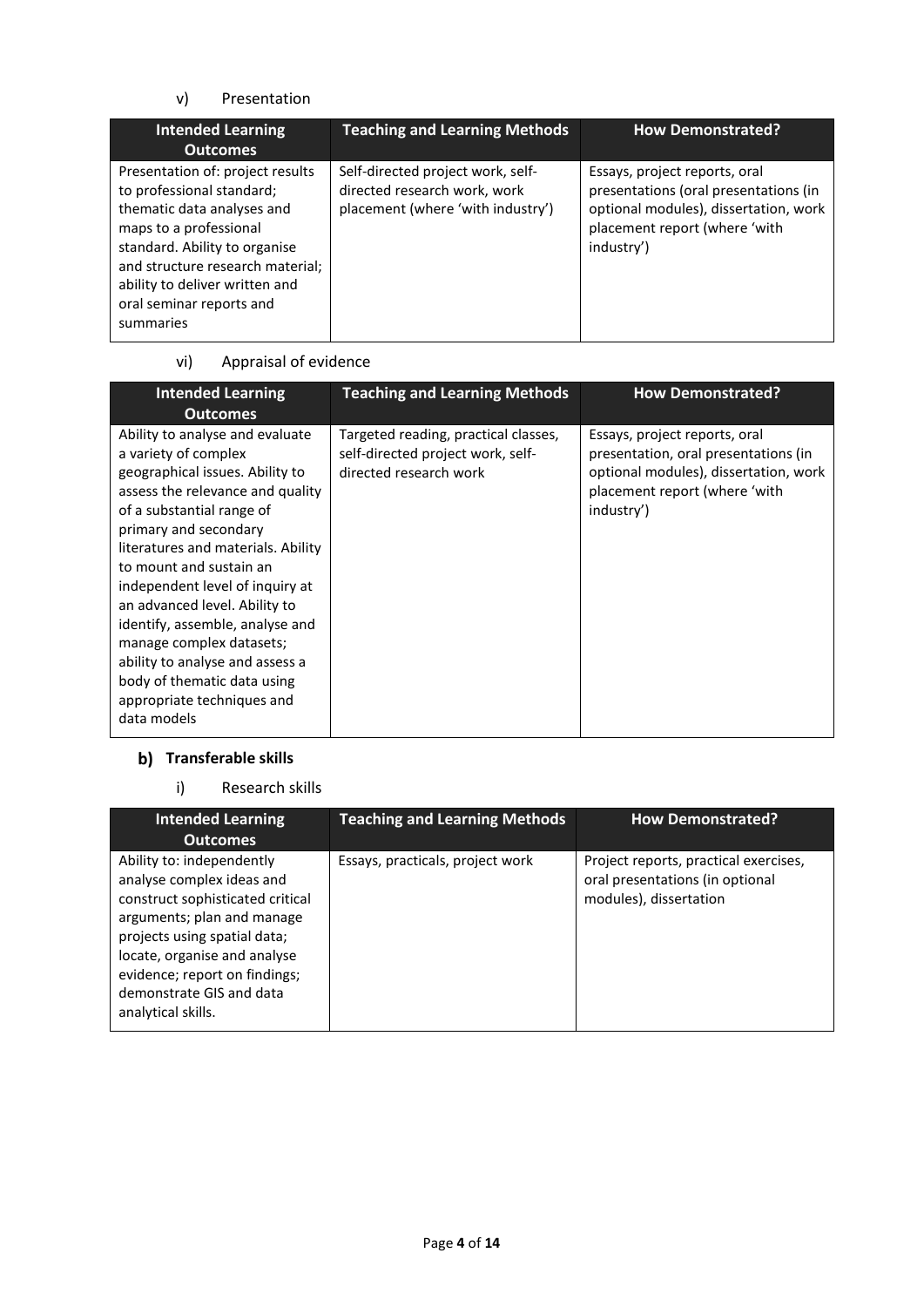## ii) Communication skills

| <b>Intended Learning</b><br><b>Outcomes</b>                                                                                                         | <b>Teaching and Learning Methods</b> | <b>How Demonstrated?</b>                                                                                  |
|-----------------------------------------------------------------------------------------------------------------------------------------------------|--------------------------------------|-----------------------------------------------------------------------------------------------------------|
| Ability to: communicate clearly<br>and effectively to a high level;<br>write clearly and concisely;<br>make effective use of graphical<br>summaries | Essays, practicals, project work     | Project reports, practical exercises,<br>oral presentations (in optional<br>modules), exams, dissertation |

# iii) Data presentation

| <b>Intended Learning</b><br><b>Outcomes</b>                                                                                                                                                                                                                               | <b>Teaching and Learning Methods</b> | <b>How Demonstrated?</b>                                                                           |
|---------------------------------------------------------------------------------------------------------------------------------------------------------------------------------------------------------------------------------------------------------------------------|--------------------------------------|----------------------------------------------------------------------------------------------------|
| Ability to: present results<br>clearly and effectively to a high<br>level; use appropriate IT<br>resources; to undertake basic<br>statistical summaries and<br>analysis; employ appropriate<br>and effective graphical<br>representations including maps<br>and summaries | Essays, practicals, project work     | Project reports, practical exercises,<br>oral presentations (in optional<br>modules), dissertation |

#### iv) Information technology

| <b>Intended Learning</b><br><b>Outcomes</b>                                                                     | <b>Teaching and Learning Methods</b> | <b>How Demonstrated?</b>              |
|-----------------------------------------------------------------------------------------------------------------|--------------------------------------|---------------------------------------|
| The whole course is centered                                                                                    | Computer-based practical classes;    | Project reports, practical exercises, |
| around information                                                                                              | project/dissertation work using      | oral presentations (in optional       |
| technology                                                                                                      | computers/computer software          | modules), dissertation                |
| Confident and informed use of<br>personal computer hardware<br>and associated software<br>including programming |                                      |                                       |
| Ability to: collect and process                                                                                 | Computer-based practical classes;    | Project reports, practical exercises, |
| geospatial digital data from a                                                                                  | project/dissertation work using      | oral presentations (in optional       |
| variety of sources                                                                                              | computers/computer software          | modules), dissertation                |

# v) Problem solving

| <b>Intended Learning</b><br><b>Outcomes</b> | <b>Teaching and Learning Methods</b> | <b>How Demonstrated?</b>                                                                           |
|---------------------------------------------|--------------------------------------|----------------------------------------------------------------------------------------------------|
| Solving spatial problems                    | Practical classes, project work      | Project reports, practical exercises,<br>oral presentations (in optional<br>modules), dissertation |

# vi) Working relationships

| <b>Intended Learning</b><br><b>Outcomes</b>                                                                                           | <b>Teaching and Learning Methods</b>                             | <b>How Demonstrated?</b>                                         |
|---------------------------------------------------------------------------------------------------------------------------------------|------------------------------------------------------------------|------------------------------------------------------------------|
| Project management;<br>organisational skills; time<br>management; ability to<br>contribute and comment on<br>ideas; working in groups | Practical exercises, dissertation<br>proposal meeting, fieldwork | Working with peers in the field;<br>meeting coursework deadlines |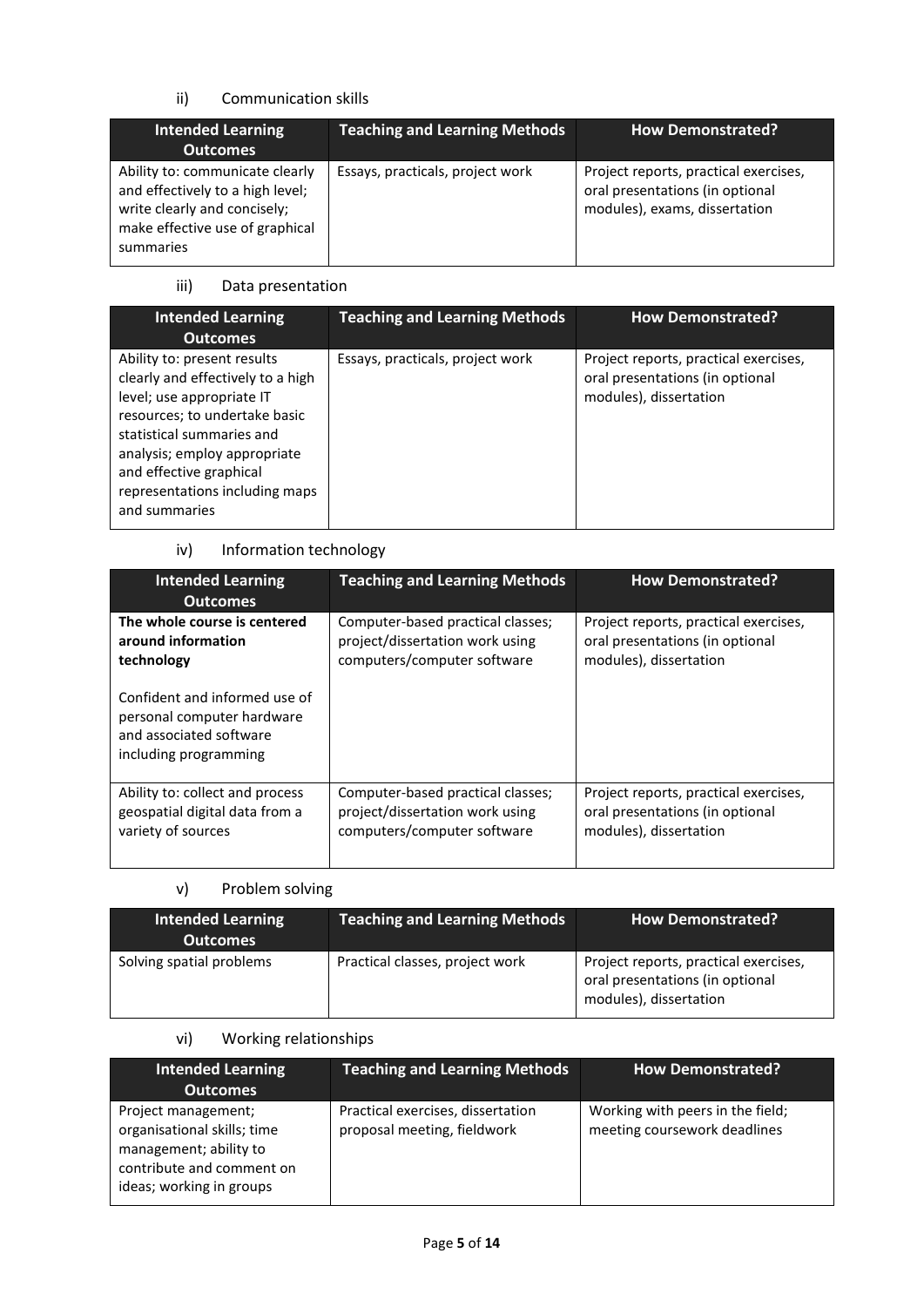# vii) Managing learning

| <b>Intended Learning</b><br><b>Outcomes</b>                                                                                                                                                                                          | <b>Teaching and Learning Methods</b> | <b>How Demonstrated?</b> |
|--------------------------------------------------------------------------------------------------------------------------------------------------------------------------------------------------------------------------------------|--------------------------------------|--------------------------|
| Identifying a credible research<br>project; establishing an<br>effective research timetable;<br>managing information;<br>reflecting on and writing up<br>results. Developing specialised<br>analytical skills. Revision for<br>exams | Dissertation module, exams           | Exams, dissertation      |

# viii) Career management

| <b>Intended Learning</b><br><b>Outcomes</b>                                                                                                                                                                | <b>Teaching and Learning Methods</b>                                                                                                                                                                    | <b>How Demonstrated?</b>                                                                                                                                  |
|------------------------------------------------------------------------------------------------------------------------------------------------------------------------------------------------------------|---------------------------------------------------------------------------------------------------------------------------------------------------------------------------------------------------------|-----------------------------------------------------------------------------------------------------------------------------------------------------------|
| The ability to see how skills<br>learnt in a university can be<br>used in 'real world' settings;<br>appreciation of the knowledge<br>and skills required by the GIS<br>specialist in an industrial setting | The ability to see how skills learnt in<br>a university can be used in 'real<br>world' settings; appreciation of the<br>knowledge and skills required by the<br>GIS specialist in an industrial setting | Discussions with personal tutors and<br>concerning career progression and<br>the applications of GIS, work<br>placement report (where 'with<br>industry') |

## ix) Placement Preparation 1 and 2

| <b>Intended Learning</b><br><b>Outcomes</b> | <b>Teaching and Learning Methods</b> | <b>How Demonstrated?</b>          |
|---------------------------------------------|--------------------------------------|-----------------------------------|
| Select appropriate resources                | Students are provided with           | Formative module feedback through |
| for researching/securing                    | dedicated and timetabled sessions    | session tasks and exercises       |
| placement opportunities                     | to prepare to search and secure an   |                                   |
|                                             | industrial placement.                |                                   |
| Explain the process for applying            |                                      |                                   |
| for and securing a relevant                 | Problem solving classes,             |                                   |
| placement                                   | Masterclasses, Career development    |                                   |
|                                             | programmes, Independent research.    |                                   |
| Construct effective applications            |                                      |                                   |
| for placement opportunities                 |                                      |                                   |
|                                             |                                      |                                   |
| Recognise suitable plans for                |                                      |                                   |
| transitioning into a placement              |                                      |                                   |
|                                             |                                      |                                   |
|                                             |                                      |                                   |

#### x) On Placement

| <b>Intended Learning</b><br>Outcomes                                                                                                                                                                         | <b>Teaching and Learning Methods</b>                                        | <b>How Demonstrated?</b>                                                                                                                                                   |
|--------------------------------------------------------------------------------------------------------------------------------------------------------------------------------------------------------------|-----------------------------------------------------------------------------|----------------------------------------------------------------------------------------------------------------------------------------------------------------------------|
| Apply the theoretical and<br>practical aspects of the material<br>studied at the University and<br>demonstrate the personal and<br>professional skills necessary for<br>your role within the<br>organisation | Students undertake a minimum of 3<br>months experience in the<br>workplace. | <b>Completion of Monthly Reflective</b><br>Journals to record skills<br>development, major achievements,<br>key areas of work, learning points<br>and challenges overcome. |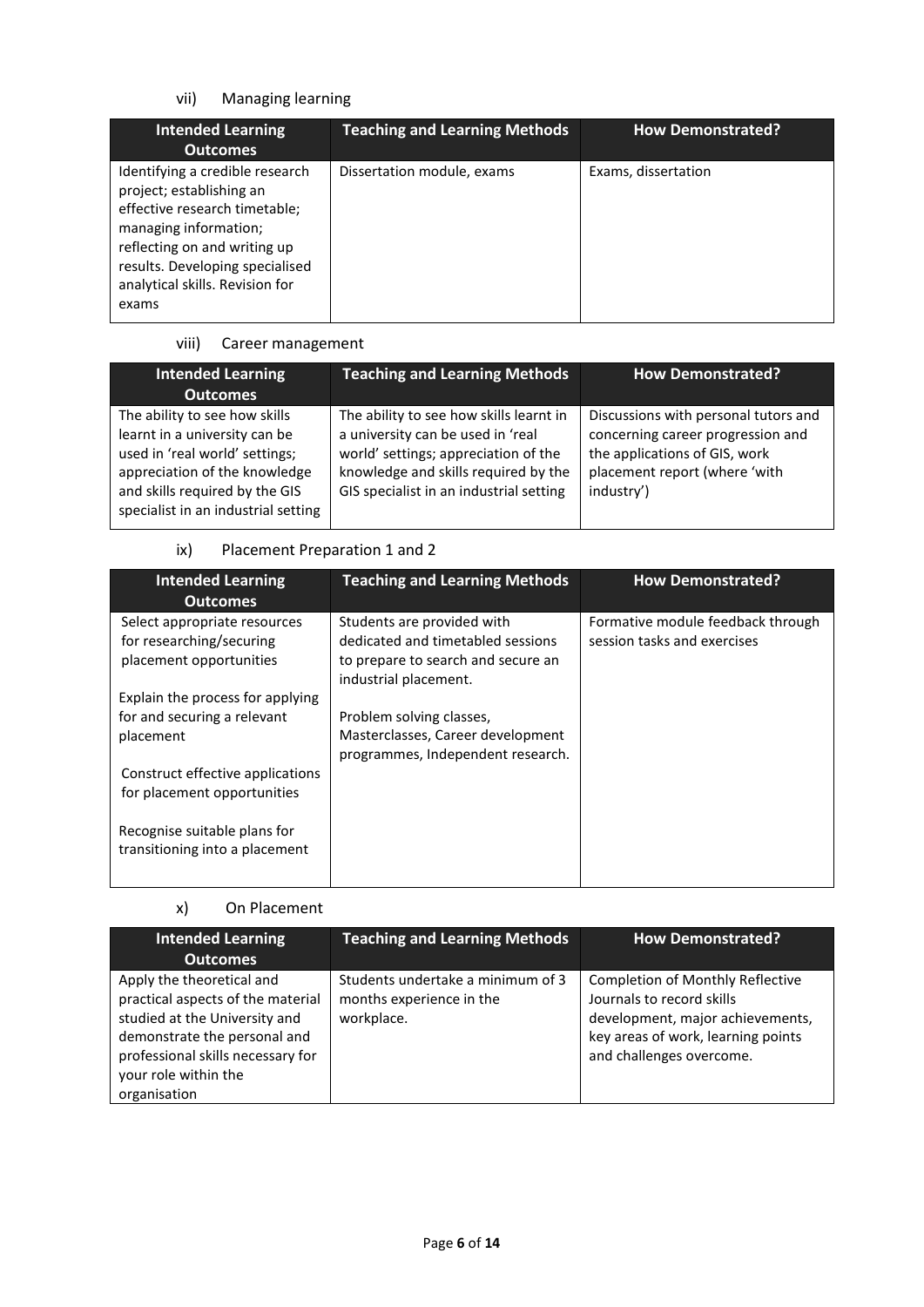| <b>Intended Learning</b><br><b>Outcomes</b>                                                                                                       | <b>Teaching and Learning Methods</b>                                        | <b>How Demonstrated?</b>                                                                                                                                                                                                                         |
|---------------------------------------------------------------------------------------------------------------------------------------------------|-----------------------------------------------------------------------------|--------------------------------------------------------------------------------------------------------------------------------------------------------------------------------------------------------------------------------------------------|
| Compose a Professional<br>Development Plan considering<br>your strengths, development<br>areas and motivations for your<br>next step              | Project supervision, independent<br>research                                | Assessed by a Placement Portfolio,<br>comprising of a Reflective Summary,<br>Professional Development Plan, and<br>Updated CV (excluded from word<br>count) to formally assess on a pass or<br>fail basis.                                       |
| Modify your CV to include the<br>skills and experience you have<br>gained through your significant<br>experience gained in the past<br>12 months. | Students undertake a minimum of 3<br>months experience in the<br>workplace. | Formative feedback during a<br>Placement Visit (in person or via<br>Skype) from Placement Provider and<br>Placement Tutor regarding reflection<br>on skills development, areas of<br>strength and weakness and<br>contribution to the workplace. |

#### **10. Special features**

After completing the eight taught modules and exams in the first year of the course, students on the industry variant will carry out between 3 and 12 months employment in an industrial placement. Students will be encouraged to undertake the maximum period of employment possible, to gain the full benefit of experience in industry.

On the return from an industrial placement, the Placement Student will carry out an in-house project in the School or Department, as per the normal non-Industry MSc. The project will be supervised and assessed within the Department. The project title will be decided, in conjunction with the Placement Student, while they are on placement.

During the industrial placement, appropriate support will be provided by the School or Department as defined in the Code of Practice.

Placement Students will be expected to complete a Monthly Reflective Journal to record their training. This will support the Placement Student to complete the Placement Portfolio which is assessed on a pass/fail basis, and will have no credit weighting in the MSc

Placement Students who do not pass the assessment or meet the minimum duration of an industrial placement will receive the standard MSc degree.

#### **11. Indicators of programme quality**

This course has to date been accredited by the Royal Institution of Chartered Surveyors (RICS.

It is the student's responsibility to secure an industrial placement. Students are invited to attended Placement Preparation modules, additional support workshops and 1-2-1 appointments with the Career Development Service. Employer led activities provide a platform for students to engage with organisations who are recruiting students for year in industry roles.

The 'with Industry' MSc relies on the Placement Provider to provide work suitable for an MSc student. To ensure the role is relevant, the School or Department assesses the industrial placement through the University's Placement Approval Process. The Placement Provider will be asked to provider:

- An indication of the area of the organisation where the Placement Student will work.
- An indication of the area of expertise that the Placement Student should have or will gain.
- Whether the work is suitable only for a UK national, for and EU national or for an overseas student.

• The resources available to the Placement Student. For example, design software, textbooks, laboratory equipment, product specimens, access to facilities in the organisation.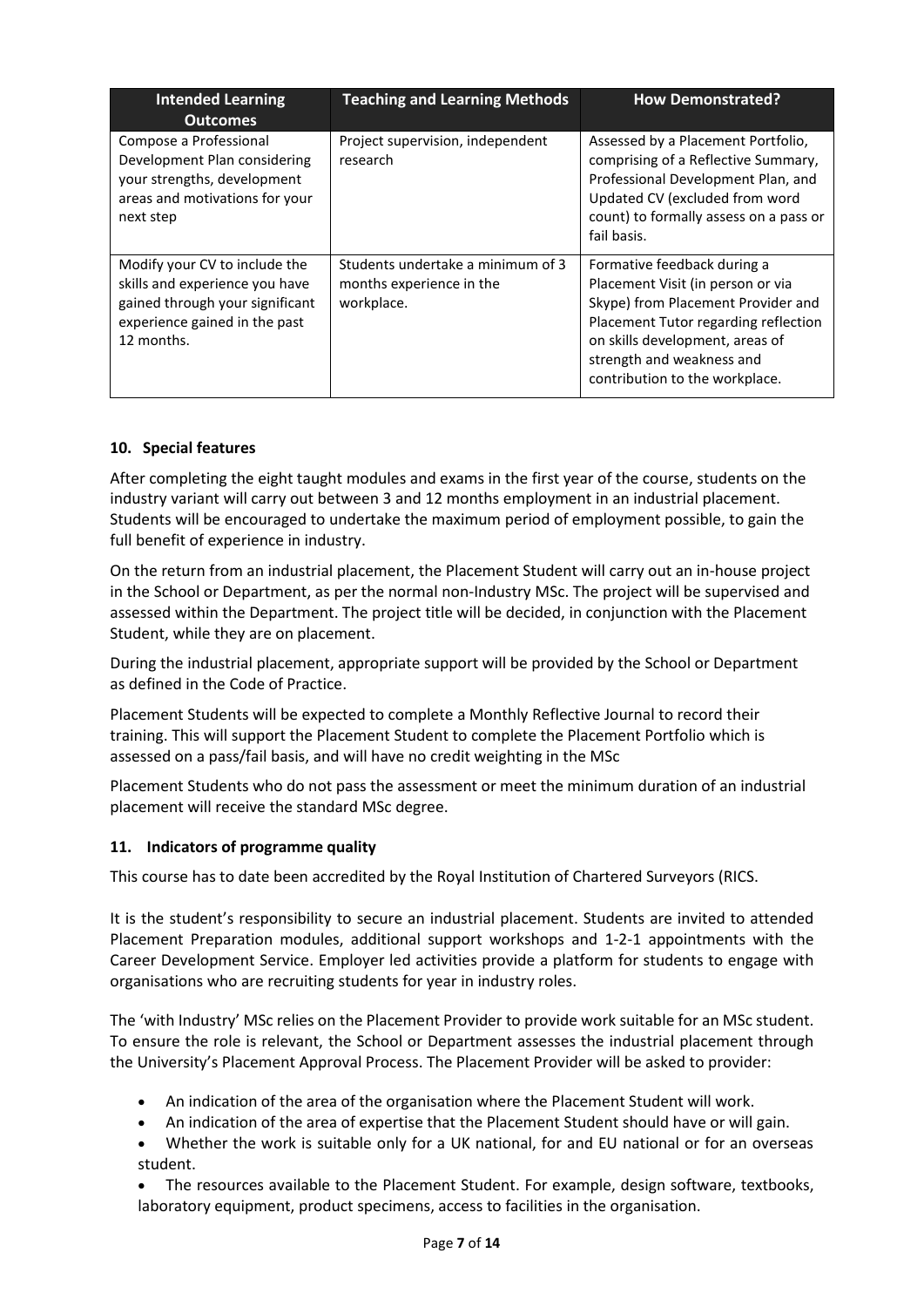• Identification of a suitable industrial mentor (i.e. a graduate with knowledge of the area and at least a couple of years of experience in the field).

When a Placement Student starts an industrial placement, they will be required to complete health and safety documents and confirm they have completed a formal induction process no later than the 2nd week of placement. A Placement Student on an industrial placement will also gain from being able to:

1. Apply the theoretical and practical aspects of the material studied at the University and demonstrate the personal and professional skills necessary for your role within the organisation. 2. Compose a Professional Development Plan considering your strengths, development areas and motivations for your next step

3. Modify your CV to include the skills and experience you have gained through your significant experience gained in the past 12 months

Placement Students will be provided with a Study Guide for their industrial placement and support them to complete the assessment. The School or Department will undertake a placement start check, regular communications, visits to the workplace (physical and/or virtual) and evaluation. Communication and contact between the Placement Student, Placement Provider and University provides support should issues arise.

#### **12. Criteria for award and classification**

This programme follows the standard scheme of taught postgraduate award and classification set out i[n Senate Regulations](http://www.le.ac.uk/senate-regulations) – see the version of *Senate Regulation 6 governing taught postgraduate programmes of study* relevant to year of entry.

#### **13. Progression points**

As defined in [Senate Regulation 6:](http://www.le.ac.uk/senate-regulation6) Regulations governing taught postgraduate programmes of study with the additional requirement that students must pass the dissertation proposal. A candidate who does not pass the dissertation proposal (PASS = 50%) at the second attempt will not be able to progress to the dissertation component of the Degree and therefore can only, at best, graduate with a PG Diploma.

| <b>Taught Module Credits</b><br><b>Failed at First Attempt</b> | Progression rule for with industry                                                                                                                                                                                                                                                                                                         |
|----------------------------------------------------------------|--------------------------------------------------------------------------------------------------------------------------------------------------------------------------------------------------------------------------------------------------------------------------------------------------------------------------------------------|
| Up to 30 credits                                               | A student can proceed with an industrial placement and is entitled to<br>re-sit failed module(s) up to the maximum credit value set out in<br>paragraph 6.24 above, at the earliest opportunity.                                                                                                                                           |
|                                                                | The student can begin their industrial placement but must request<br>release to re-sit the failed module(s).                                                                                                                                                                                                                               |
|                                                                | If, after reassessment, a student has any module mark of < 40%, Grade<br>'F', s/he will be allowed to complete their industrial placement but not<br>be allowed to work on the dissertation or research project and shall be<br>considered at the next meeting of the Board of Examiners following the<br>end of the industrial placement. |

For the 'with industry' option\_students are subject to the following progression rules (in addition to any rules applicable to their core programme) after completion of the taught component: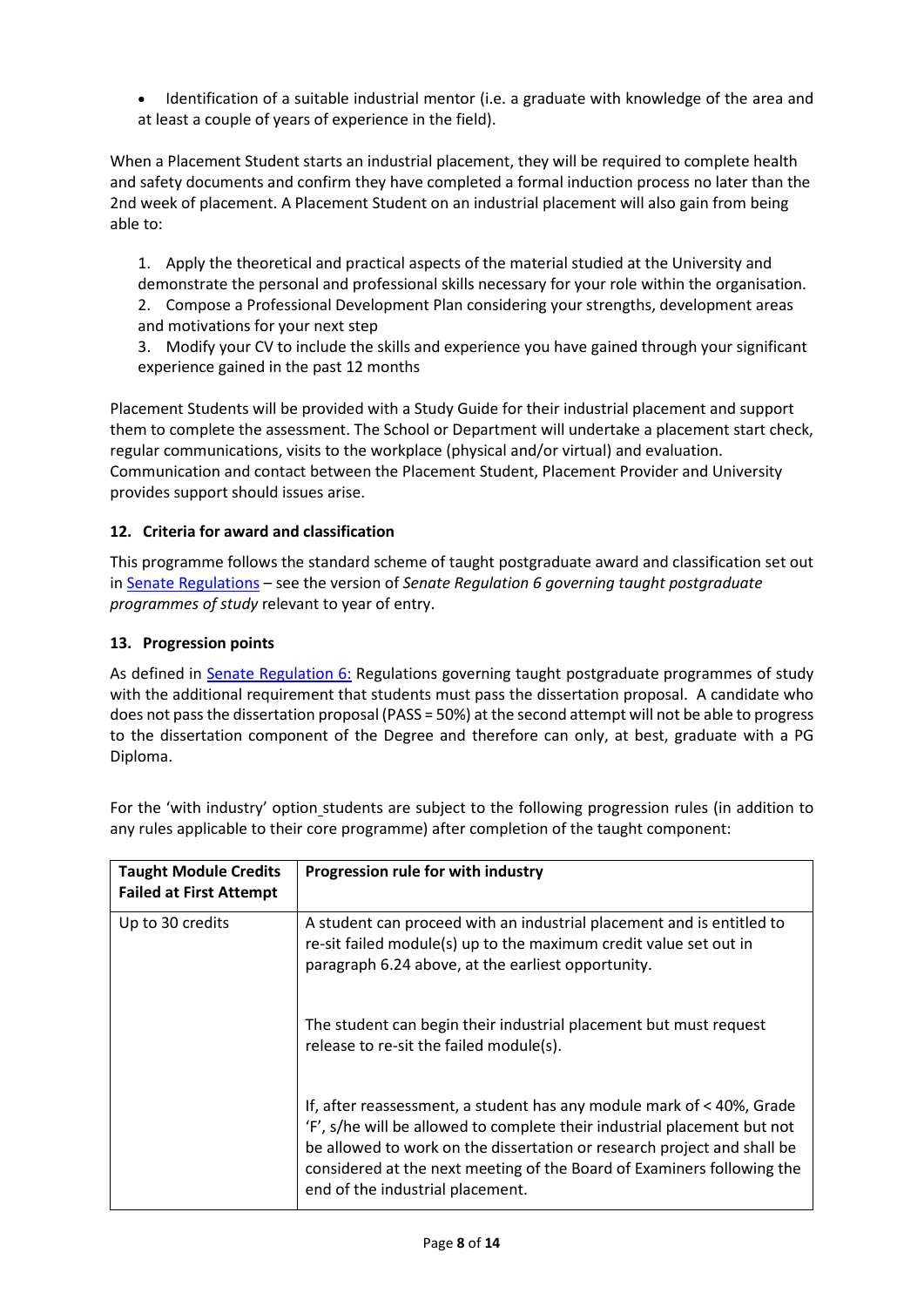| 31-45 credits        | A student cannot proceed with an industrial placement and must re-sit<br>failed modules up to the maximum credit value set out in paragraph<br>6.23 above, at the earliest opportunity.                                                                                                                            |
|----------------------|--------------------------------------------------------------------------------------------------------------------------------------------------------------------------------------------------------------------------------------------------------------------------------------------------------------------|
|                      | The student must not begin their industrial placement and must wait to<br>re-sit failed module(s).                                                                                                                                                                                                                 |
|                      | If, after reassessment, a student has more than 30 credits of failed<br>modules, or any module mark of < 40%, Grade 'F', s/he will not be<br>allowed to proceed with an industrial placement and shall be<br>considered at the next meeting of the Board of Examiners.                                             |
| More than 46 credits | A student cannot proceed with an industrial placement, but is entitled<br>to re-sit failed modules up to the maximum credit value set out in<br>paragraph 6.24 above in order to meet the requirements for<br>intermediate award, where the relevant programme specification<br>makes provision for such an award. |

In the course of their placement the student will receive one or two support visits from a member of staff. The second 'visit' can be in the form of a Skype call. Typically where an overseas placement is secured both visits will be conducted via a Skype call.

A Placement Student will revert back to the degree without Year in Industry if:

- 1. They fail to satisfactorily perform (attendance, participation and completion of set tasks) in the employability modules.
- 2. They fail to secure an industrial placement role.
- 3. They fail to pass the assessment related to the industrial placement.
- 4. The industrial placement ends early due to the behaviour of the Placement Student not being in accordance with the University's Regulations for Students, Student Responsibilities. The Placement Student will need to return to the University and carry out an in-house project in the School or Department, as per the normal non-Industry MSc. To prevent such an incident from happening, processes are in place to identify any possible issues or concerns early in the industrial placement role. This includes a start check, regular communications, visits to the workplace (physical and/or virtual) and evaluation. Communication and contact between the Placement Student, Placement Provider and University provides support should issues arise.
- 5. They discontinue their industrial placement and carry out an in-house project in the School or Department, as per the normal non-Industry MSc.

In the event that a Placement Student is moved to the standard campus-based MSc, the Placement Provider will be notified immediately. For overseas students, the UKVI will also be informed immediately. Placement Provider's will be made that any contract of employment shall be made subject to satisfactory completion of the taught part of the MSc.

Three months is the minimum time required for an industrial placement to be formally recognised. If the industrial placement is terminated earlier than 3 months as a result of event outside of the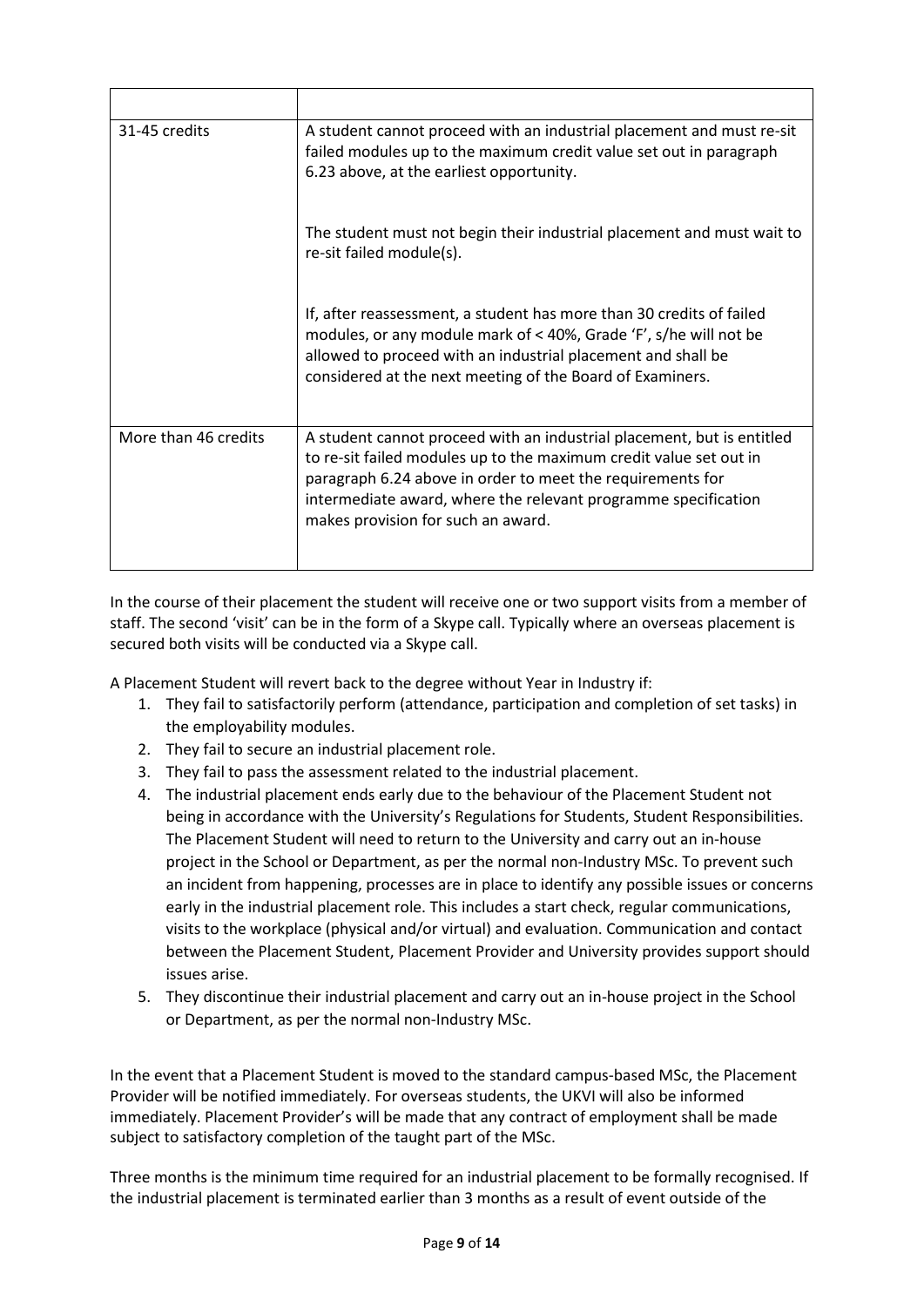Placement Students control (for example redundancy, or company liquidation), the following process will be adopted:

- 1. If the Placement Student has completed less than 2 months, they will be supported to search for another placement to take them up to the required minimum of 3 months for the industrial placement to be formally recognised. If the Placement Student does not find a placement to meet this criteria they will be required to suspend and transferred onto the degree without industry.
- 2. If the Placement Student has completed 2 months, they will be supported to search for another placement to take them up to the 3 months required for the industrial placement to be formally recognised. If the Placement Student cannot source an additional placement to take them to 3 months, assessments related to the industrial placement will be set for the student to make it possible for the individual learning objectives for the industrial placement to be met. This will allow with industry to be recognised in the degree certificate.
- 3. The duration of time between the two Placement Providers to meet the minimum 3 months of an industrial placement must not exceed the period of time required to comply with visa requirements.
- 4. A Placement Student is permitted to undertake an industrial placement which runs across two academic years.

In cases where a student has failed to meet a requirement to progress he or she will be required to withdraw from the course and a recommendation will be made to the Board of Examiners for an intermediate/exit award where appropriate.

#### **14. Rules relating to re-sits or re-submissions**

As defined i[n Senate Regulations](http://www.le.ac.uk/senate-regulation6) - refer to the version of *Senate Regulation 6 governing taught postgraduate programmes of study* relevant to year of entry.

#### **15. External Examiners reports**

The details of the External Examiner(s) for this programme and the most recent External Examiners' reports for this programme can be found at **exampapers@Leicester** [log-in required]

#### **16. Additional features** (e.g. timetable for admissions)

Admissions are in October only.

For the 'with industry' option, students will be required to undertake reflective activities whilst on placement which are marked on a pass/fail basis.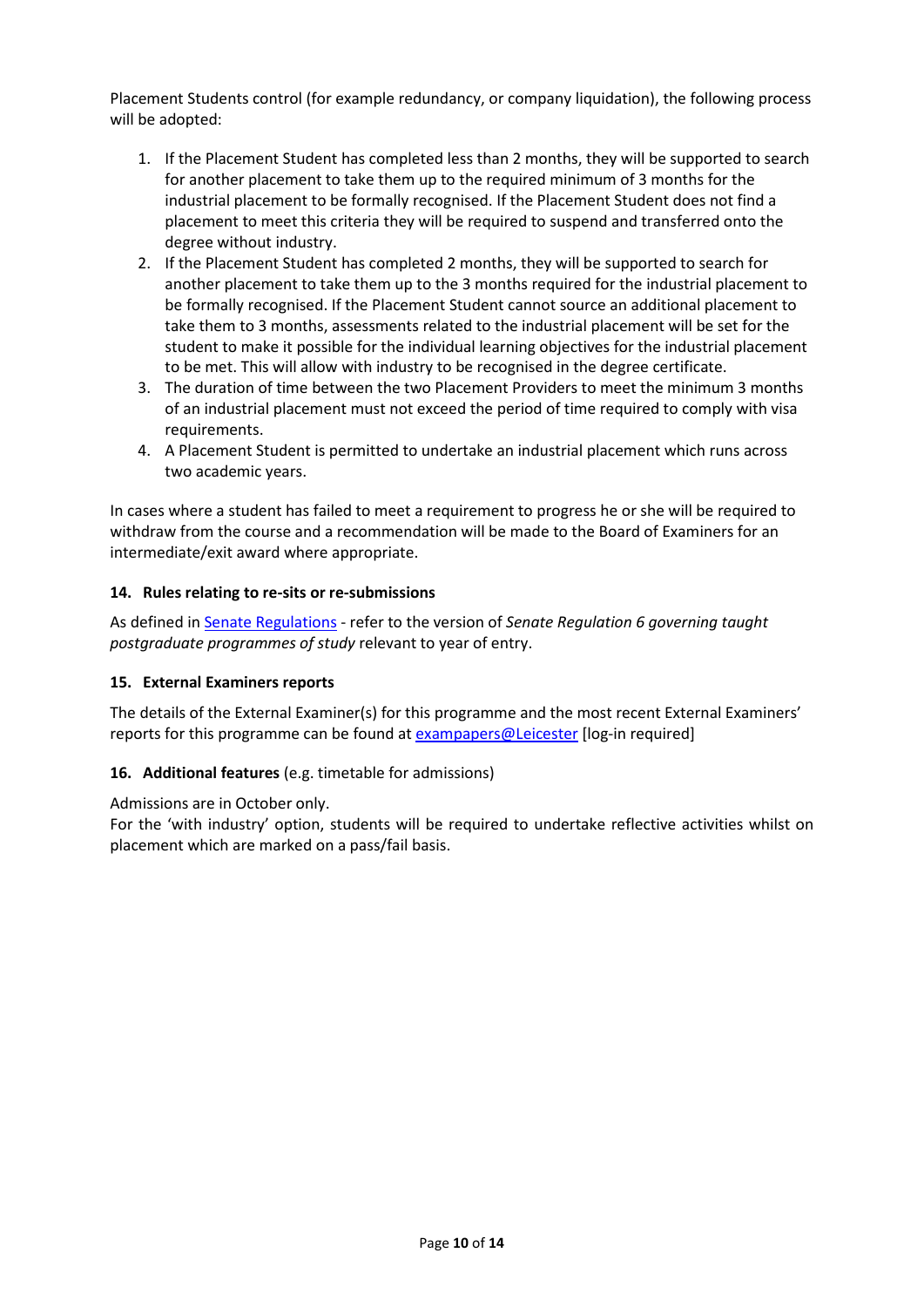

# **Programme Specification (Postgraduate) FOR ENTRY YEAR: 2021/22**

**Date created:** 14/12/2020 **Last amended:** 14/12/2020 **Version no.** 1

## **Appendix 1: Programme structure (programme regulations)**

The University regularly reviews its programmes and modules to ensure that they reflect the current status of the discipline and offer the best learning experience to students. On occasion, it may be necessary to alter particular aspects of a course or module.

#### **Updates to the programme**

| <b>Academic year affected</b> | <b>Module Code(s)</b> | Update                                      |
|-------------------------------|-----------------------|---------------------------------------------|
| 2022/23                       | GY7708                | Change to module title, ILOs and assessment |
|                               |                       |                                             |
|                               |                       |                                             |
|                               |                       |                                             |

#### **MSc in Geographical Information Science Credit breakdown**

| <b>Status</b>        | <b>Year long</b> | Semester 1 | Semester 2 | Other delivery<br>period |
|----------------------|------------------|------------|------------|--------------------------|
| Core taught          | n/a              | 60 credits | 30 credits | n/a                      |
| Optional             | n/a              | n/a        | 30 credits | n/a                      |
| Dissertation/project | n/a              | n/a        | n/a        | 60 credits               |
|                      |                  |            |            | $4.00 \pm 0.01$          |

180 credits in total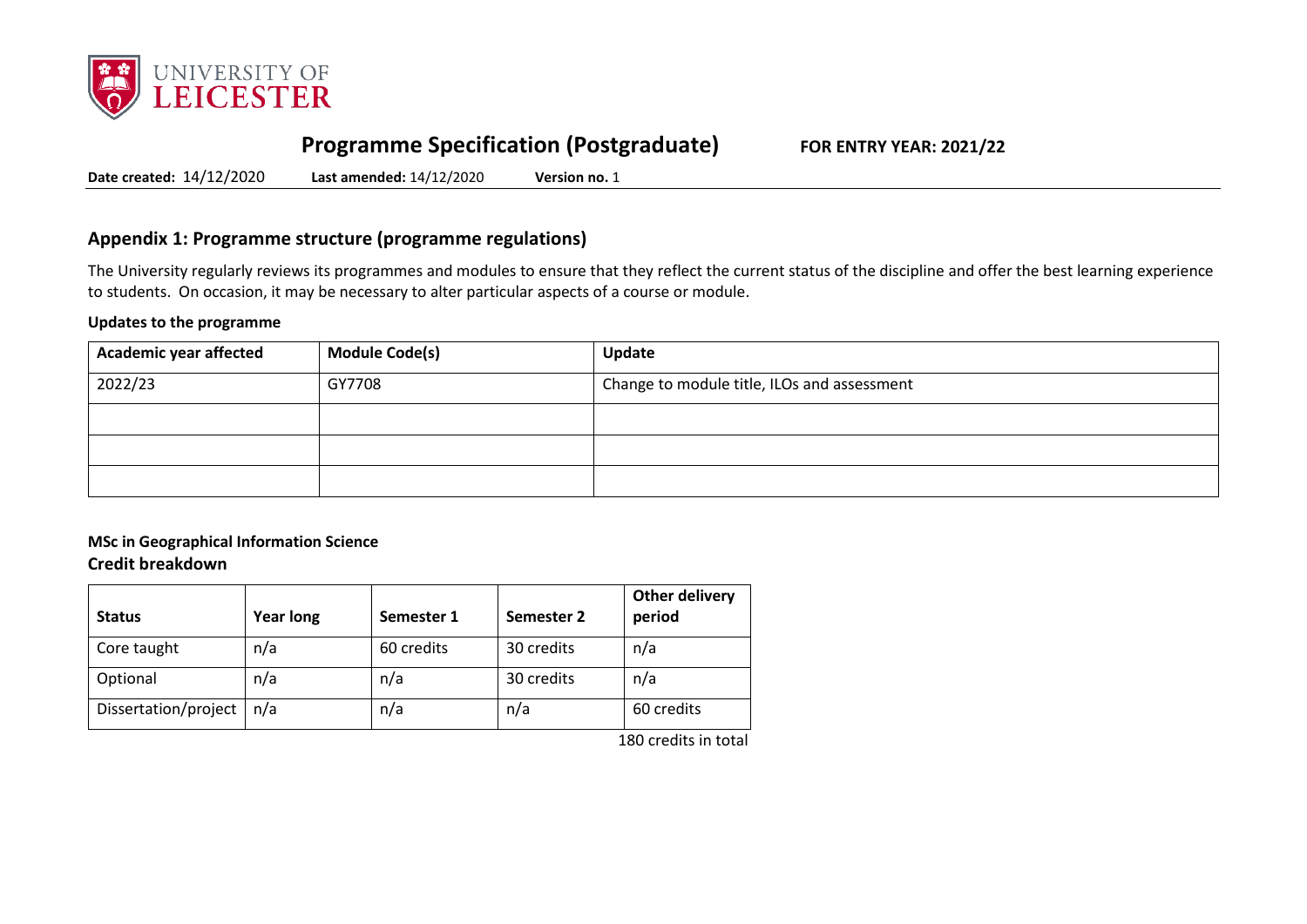# **Level 7/Year 1 2022/23**

### Core modules

| Delivery period | Code   | <b>Title</b>                              | <b>Credits</b> |
|-----------------|--------|-------------------------------------------|----------------|
| Semester 1      | GY7701 | <b>FUNDAMENTALS OF GIS</b>                | 15 credits     |
| Semester 1      | GY7702 | <b>R FOR DATA SCIENCE</b>                 | 15 credits     |
| Semester 1      | GY7704 | <b>GEOGRAPHICAL VISUALISATION</b>         | 15 credits     |
| Semester 1      | GY7705 | <b>REMOTE SENSING</b>                     | 15 credits     |
| Semester 2      | GY7707 | <b>GEOSPATIAL DATA ANALYTICS</b>          | 15 credits     |
| Semester 2      | GY7708 | <b>GEOSPATIAL ARTIFICIAL INTELLIGENCE</b> | 15 credits     |
| Term 3          | GY7720 | <b>MSC DISSERTATION</b>                   | 60 credits     |

#### **Notes**

## Option modules

| Delivery period | Code   | <b>Title</b>                       | <b>Credits</b> |
|-----------------|--------|------------------------------------|----------------|
| Semester 2      | GY7709 | SATELLITE DATA ANALYSIS IN PYTHON  | 15 credits     |
| Semester 2      | GY7710 | <b>GIS IN ENVIRONMENTAL HEALTH</b> | 15 credits     |
| Semester 2      | GY7711 | FIELD DATA CAPTURE                 | 15 credits     |

#### **Notes**

This is an indicative list of option modules and not definitive of what will be available. Option module choice is also subject to availability, timetabling, student number restrictions and, where appropriate, students having taken appropriate pre-requisite modules.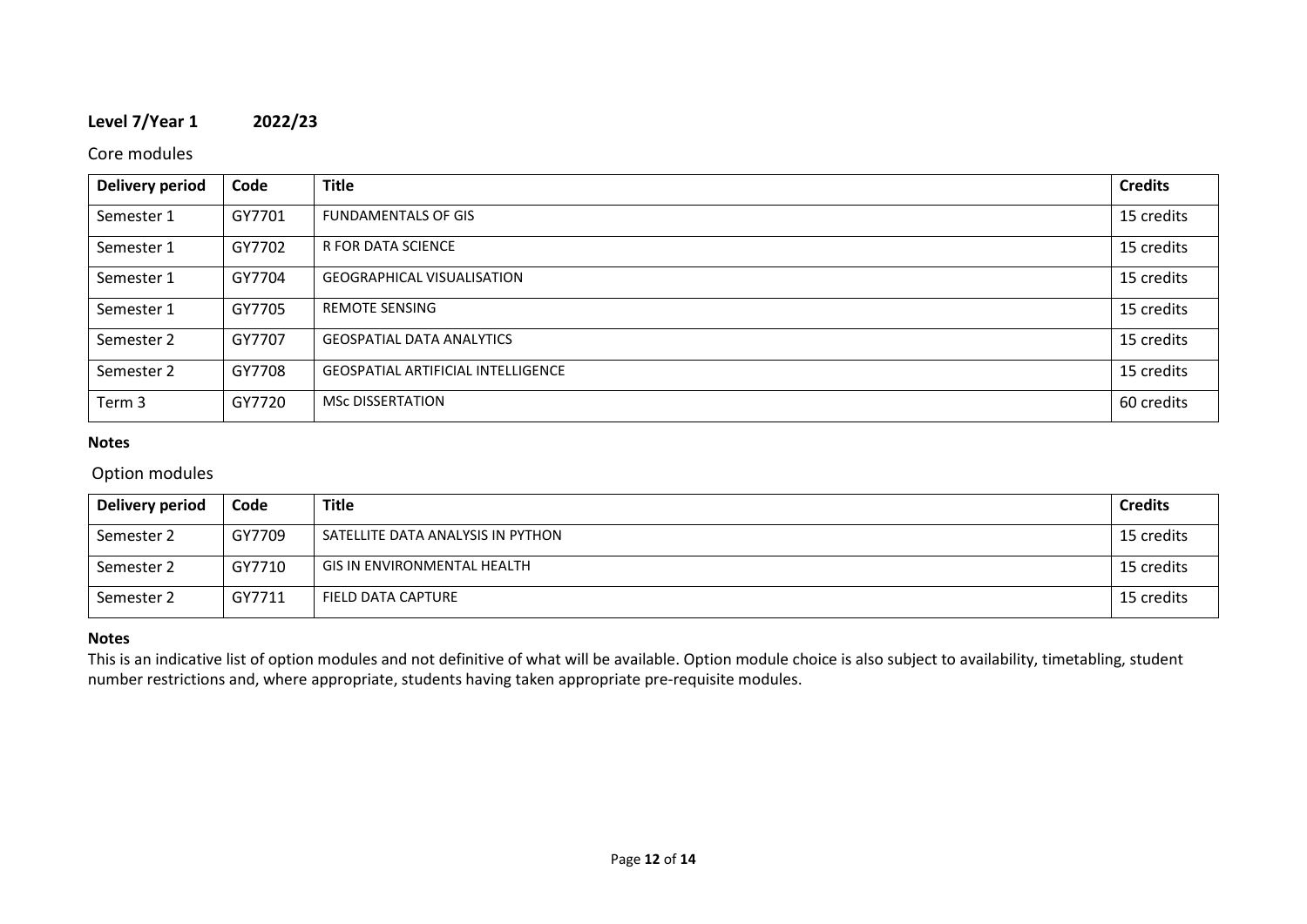## **MSc in Geographical Information Science with Industry Credit breakdown**

| <b>Status</b>        | <b>Year long</b> | Semester 1 | Semester 2 | <b>Other delivery</b><br>period |
|----------------------|------------------|------------|------------|---------------------------------|
| Core taught          | n/a              | 60 credits | 30 credits | n/a                             |
| Optional             | n/a              | n/a        | 30 credits | n/a                             |
| Dissertation/project | n/a              | n/a        | n/a        | 60 credits                      |
|                      |                  |            |            | 180 credits in total            |

Programme structure is as for the non industry degree, with the addition of:

## **Year 1**

#### **Core Modules**

| Delivery period | Code     | <b>Title</b>                   | <b>Credits</b> |
|-----------------|----------|--------------------------------|----------------|
| Semester 1      | ADGY7221 | <b>Placement Preparation 1</b> | $n/\tilde{c}$  |
| Semester 2      | ADGY7222 | <b>Placement Preparation 2</b> | n/a            |

#### **Year 2**

#### **Core Modules**

| Delivery period | Code     | <b>Title</b>            | <b>Credits</b> |
|-----------------|----------|-------------------------|----------------|
| Semester 1      |          | ADGY7223   On Placement | n/a            |
| Semester 2      | ADGY7223 | On Placement            | n/a            |
| Term 3          | GY7720   | Dissertation            | 60 credits     |